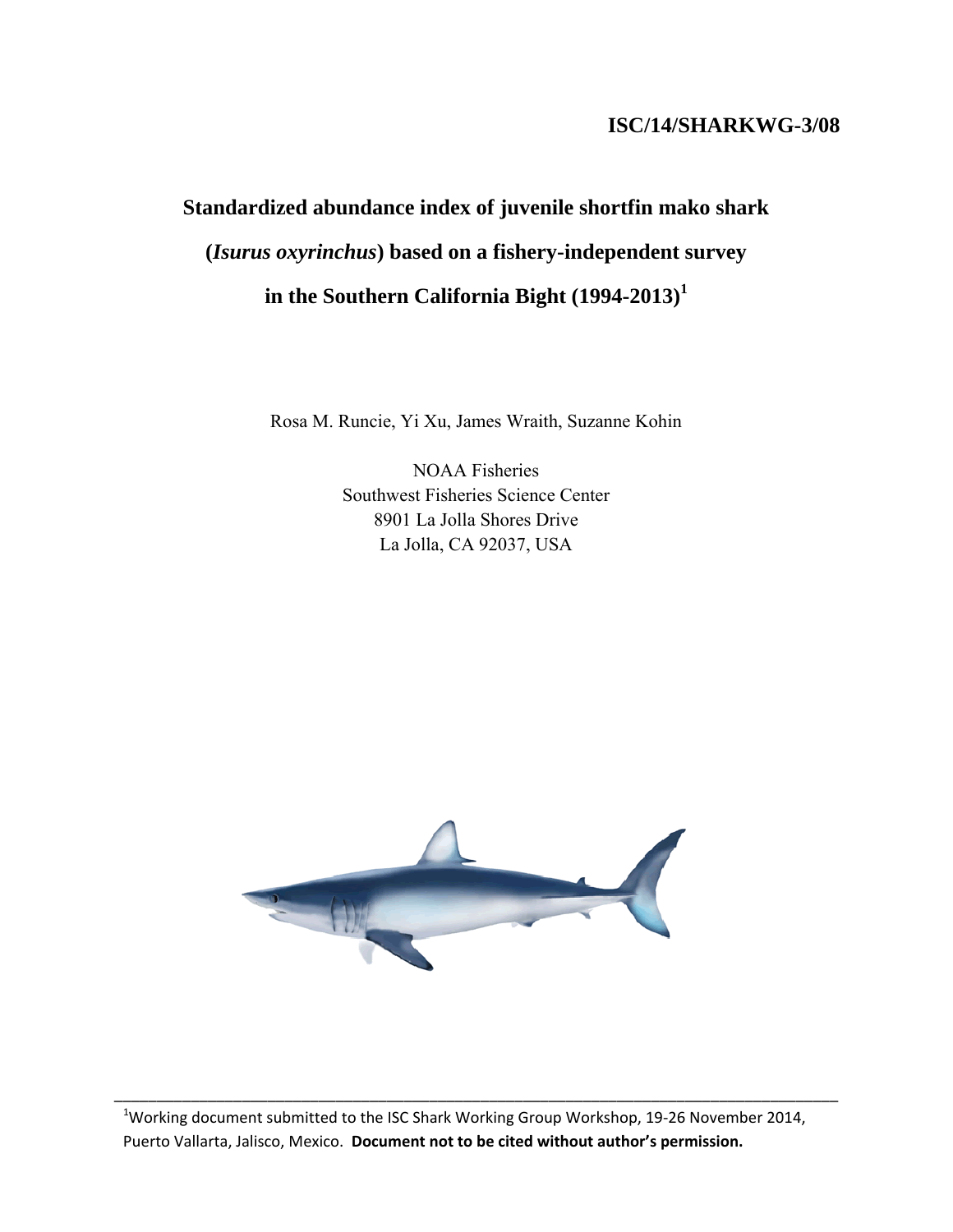#### **ABSTRACT**

An annual fishery-independent longline survey of juvenile pelagic sharks in the Southern California Bight (SCB) was used to estimate the local relative abundance of juvenile shortfin mako sharks (*Isurus oxyrinchus*) from 1994 to 2013 (with the exception of 1998 and 1999). The design of the survey was based on catch data from an experimental commercial shark longline fishery that operated in the SCB during the years 1988 - 1991. We used a generalized linear model to standardize catch per unit effort (CPUE) of shortfin mako sharks from the survey data, and the bootstrapping method was used to determine the confidence intervals. We found that the standardized abundance index trend was similar to the nominal CPUE trend, with a decline prior to 2000, maintaining low levels through 2011 followed by an increase in 2012 and 2013. In addition, ancillary longline sets were conducted during the annual survey cruises and those data were included in a separate juvenile shortfin mako abundance index analysis to examine potential variability when using different fishing methods. The standardized CPUE index with all data collected during survey cruises showed a similar CPUE trend as the survey data. We suggest that the working group treat this index as an alternative index for sensitivity runs or as a recruitment indicator because of the limited scope of the survey.

### **INTRODUCTION AND METHODS**

A fishery-independent survey was initiated by the National Marine Fisheries Service, Southwest Fisheries Science Center and California Department of Fish and Wildlife to monitor trends in the relative abundance of juvenile shortfin mako and blue sharks in the SCB. The survey design was based on catch data from an experimental commercial shark longline fishery that operated in the SCB during the years 1988 - 1991. Seven fishing blocks in the SCB (Figure 1) were fished during the summer months annually from 1994 to 2013, with the exception of 1998 and 1999. The season and seven survey blocks were selected based on the times and areas of relatively high and consistent (i.e. low variability) catch rates achieved during the experimental longline fishery.

During each survey cruise, efforts were made to sample each survey block four times. Two shallow longline sets were conducted within each of the CDFW blocks: 707, 723, 742, 805, 828, 846, 848 during the first week of the survey. The set locations for the two sets within each block were at least 5 miles apart, usually conducted on the same day. Sets were started at least one mile inside of the block boundary, but could end outside the block or drift outside the block. Two additional sets were made in the same blocks during the second week of the survey, for a total of 4 sets within each survey block. Duration of sets or soak times was approximately 4 hours during daylight hours. The epipelagic water column (<75 m) was targeted. Approximately 200 "J" style hooks were deployed per set. Hooks were separated by approximately 50 feet at five (5) hooks per basket.

In addition, opportunistic ancillary longline sets were completed during years when time and funds allowed. Ancillary sets were completed both within and outside the survey blocks depending upon research objectives. In many cases, the methods were similar to survey methods. However, variations from survey methods included differences in gear such as using monofilament mainline and leaders (as opposed to steel), different hooks or different bait. Ancillary sets were conducted both during the daytime and nighttime and in some cases were set at depths below 200 m. Figure 1 shows the locations of all of the survey and ancillary longline sets done during the survey cruises.

Data collected during survey cruises was consistent between years. Several environmental observations were recorded at the beginning of longline sets. These observations included sea surface temperature (SST), depth, swell height, wind strength, wind direction, water color and cloud cover. Additionally, the time and location of first hook and last hook during both set and retrieval were recorded. Catch data was also recorded during fishing events. Catch data included species, length, sex and condition. Gear data was recorded including gangion length, gangion material, mainline length, mainline material, buoy extender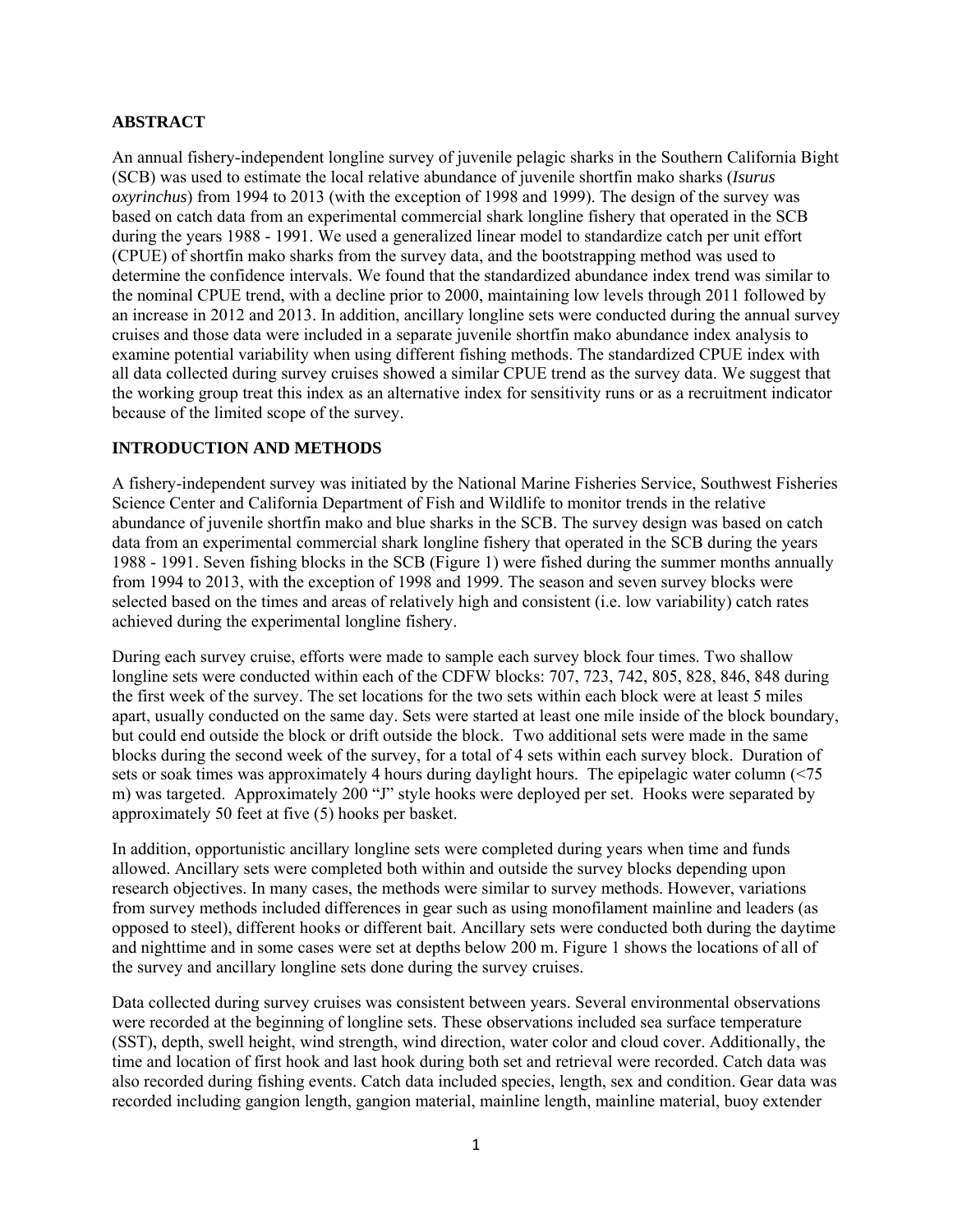length, hook type and bait type. All survey data, including catch, environmental and gear, was stored in a Microsoft Access database that is managed by a NOAA NMFS administrator.

Data used for the standardized index is referred to as "Qualified data". Qualified data was exclusively from survey sets ( $n = 460$ ). Qualified data had to be completed during the months of June through August. The fishing was conducted during the daytime; the first baited hook entered the water no earlier than 5:30 am and retrieval of the gear was initiated no later than 6:30 pm. Stainless steel mainline was rigged with stainless steel leaders that were terminated with a J-style hook and baited with whole mackerel.

#### **CPUE standardization**

We used a generalized linear model (GLM) to standardize CPUE that considered year, spatial blocks and temperature.

 $Ln(CPUE_{ijk}+1)=I+Y_i+B_i+T_k+\varepsilon_{ijk}$ 

Where I is the intercept, Y is the year, B is the block, T is the temperature and  $\varepsilon_{ijk}$  is the random error term. A preliminary boosted regression tree study that examined the effects of some of the other data collected (e.g. Beaufort sea state, water color, cloud coverage, month, time of day, wind direction) suggested that temperature was the only environmental variable that contributed to CPUE variation (Xu, not published). The standardized CPUE indices  $(I_t)$  is calculated using

$$
I_t = \exp(\hat{\alpha}_t + \frac{{\sigma_t}^2}{2})
$$

Where  $\hat{\alpha}_t$  is the year factor estimated from GLM model, and  $\sigma_t$  is the standard error of  $\hat{\alpha}_t$ . This population marginal mean calculation (Searle et al. 1980) is widely used in CPUE standardization models. The entire standardization process followed methods used in Teo et al. (2010). The CPUE was logtransformed and a small constant was added. We tested the sensitivity of using 0.1 and 0.01 for the small constant and found that the model was robust as long as either constant was chosen, which was consistent with McDaniel et al. (2006) and Teo et al. (2010).

A GLM model with block, year and temperature was created (see Appendix 1). Because there could be some potential spatial auto-correlation between blocks and temperature, we prepared a separate GLM model with only year and temperature for the working group to consider (see Appendix 2). We also did parallel runs using all the data (753 sets in total including the ancillary sets), however, including those data could have some potential biases that we have not yet explored. The objective was to explore contrast and potential variability in the CPUE standardization.

### **RESULTS AND DISCUSSION**

The nominal CPUE calculated by set in catch of shortfin mako sharks per 100 hook hours shows a gradual decline in the 1990s reaching a low level by 2000 that was maintained until the last few years when the CPUE again reached a level comparable to those of the late 1990s (Figure 2). There is a considerable amount of variation by set in the nominal CPUE data as shown in Figure 2. The standardized CPUE with the "qualified data" (Figure 3) showed a trend similar to that of the nominal CPUE (Figure 5). There is only a slight difference between using a GLM with the block effect and without the block effect (Figure 3, Table 1). Therefore, we think it is reasonable to use either index. The standardized CPUE index with all data (including ancillary sets) collected during survey cruises also showed a similar CPUE trend (Figure 4). However, the annual estimates prior to 2000 were lower compared to those with the qualified data set. In addition, in year 2013, CPUE was declining or at least did not continue growing, compared to 2012. These results differ from the qualified data set and may be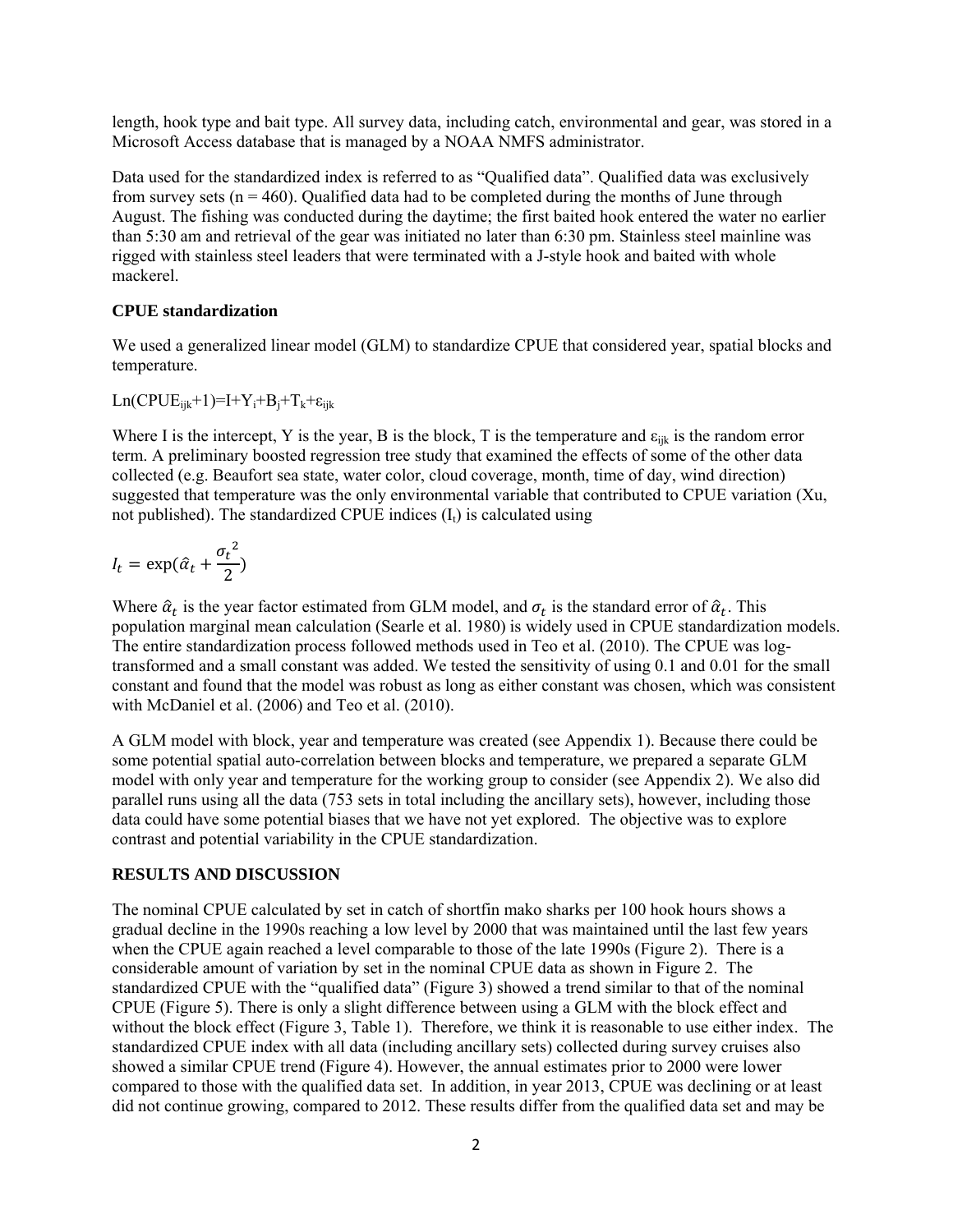due to not fishing within the blocks that had been identified as areas of high past catch, using mono leaders and/or circle hooks, fishing deeper or at night, or using different bait. These factors have not been explored further since those sets were not designed as part of the survey, but they could be examined to derive a standardized index with a broader context in the future.

Given the limited sampling area and size range caught by this survey, relative to the population in the North Pacific, we suggest that the juvenile survey index should be considered in the stock assessment model as either an alternative index or a potential index of recruitment variability.

## **REFERENCES**

McDaniel, J.D., Crone, P.R., and Dorval E. 2006. Critical evaluation of important time series associated with albacore fisheries (United States, Canada, and Mexico) of the Eastern North Pacific Ocean. ISC/06/ALBWG/09. Working document submitted to the ISC Albacore Working Group Meeting, November 28-December 5, 2006, National Research Institute of Far Seas Fisheries, Shimizu, Shizuoka, Japan.

Runcie, R., et al., in prep. A fisheries-independent survey of juvenile shortfin mako (*Isurus oxyrinchus*) and blue (*Prionace glauca*) sharks in the Southern California Bight, 1994-2013.

Searle, S.R., Speed F.M., and Milliken, G.A. 1980. Population Marginal Means in the Linear-Model –an Alternative to Least-Squares Means. American Statistician 34:216-221.

Teo, S.L.H., Holmes, J., and Kohin, S. 2010. Joint standardized abundance index of US and Canada albacore troll fisheries in the North Pacific. ISC Working Paper (ISC/10-3/ALBWG/01).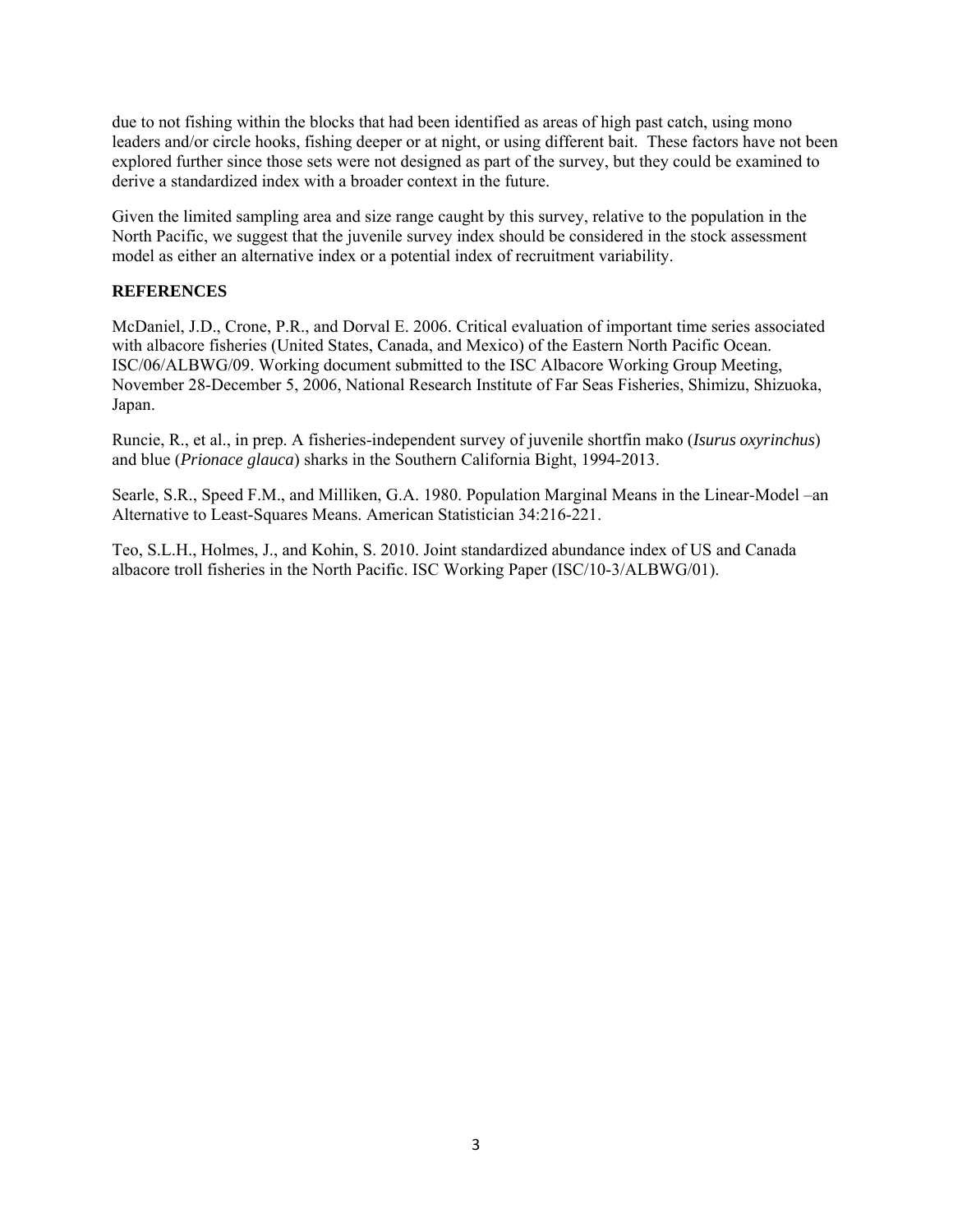

Figure 1. Map showing the seven CDFW survey blocks (707, 723, 742, 805, 828, 846, 848) in the SCB with the survey sets (dark blue dots) and ancillary sets (burgundy dots) used for deriving standardized CPUE abundance indices (from Runcie et al., in prep).



Figure 2. Boxplots of annual nominal CPUE data by set from 1994 through 2013. CPUE is calculated as the number of shortfin mako sharks per 100 hook-hours.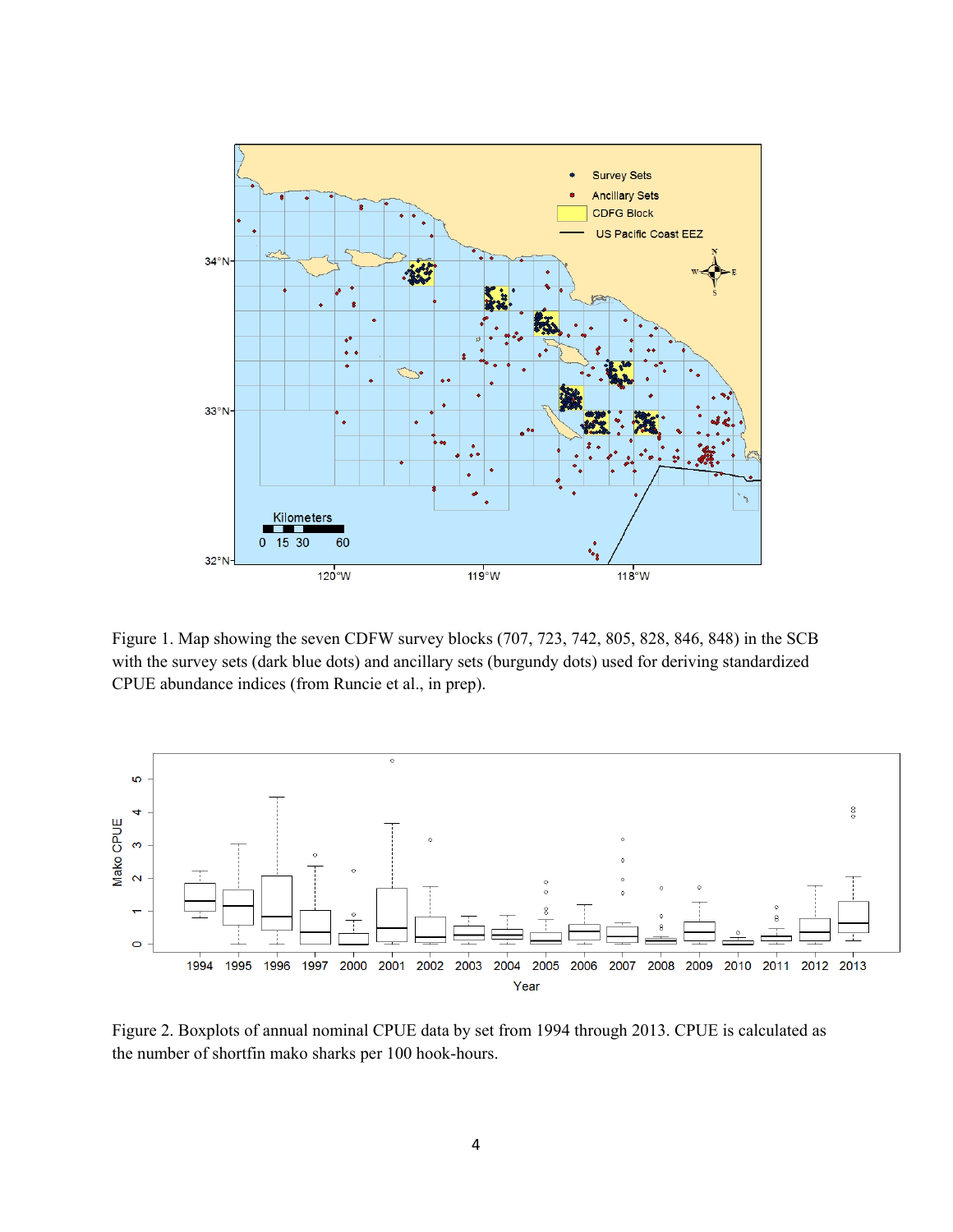

Figure 3. Standardized abundance indices of shortfin mako shark in the Southern California Bight based on a GLM model with the block effect (red line) and without the block effect (black line) using the survey sets only  $(n = 460)$ . Dashed lines represent the 95% confidence intervals based on 1000 bootstrapping runs.



Figure 4. Standardized abundance indices for shortfin mako shark in the Southern California Bight when using all data (survey and ancillary sets,  $n = 753$ ). Solid lines show a GLM model with the block effect (red line) and without the block effect (black line). Dashed lines represent the 95% confidence intervals based on 1000 bootstrapping runs.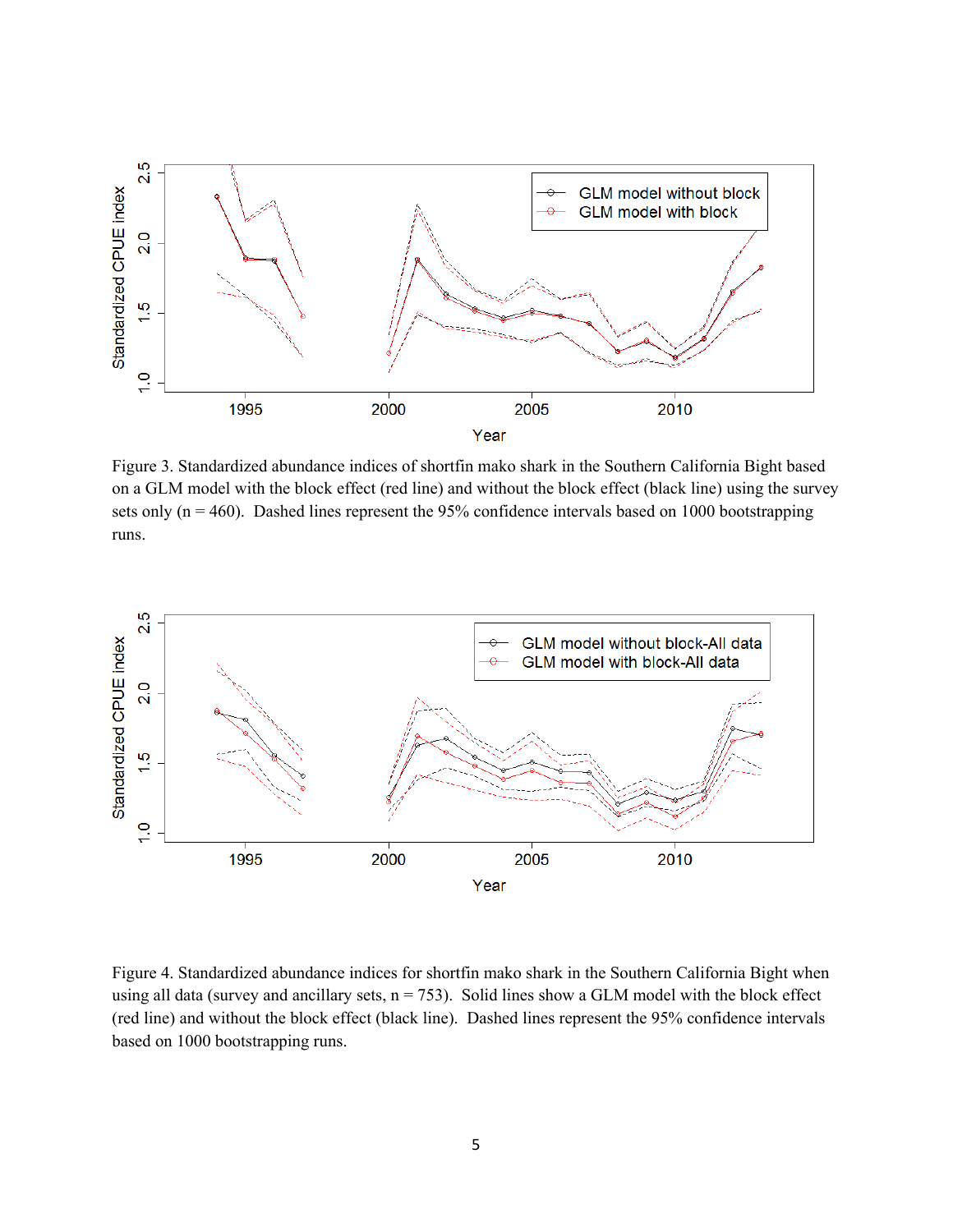

Figure 5. Nominal CPUE indices for the qualified shortfin mako data (black line) and all data (red line).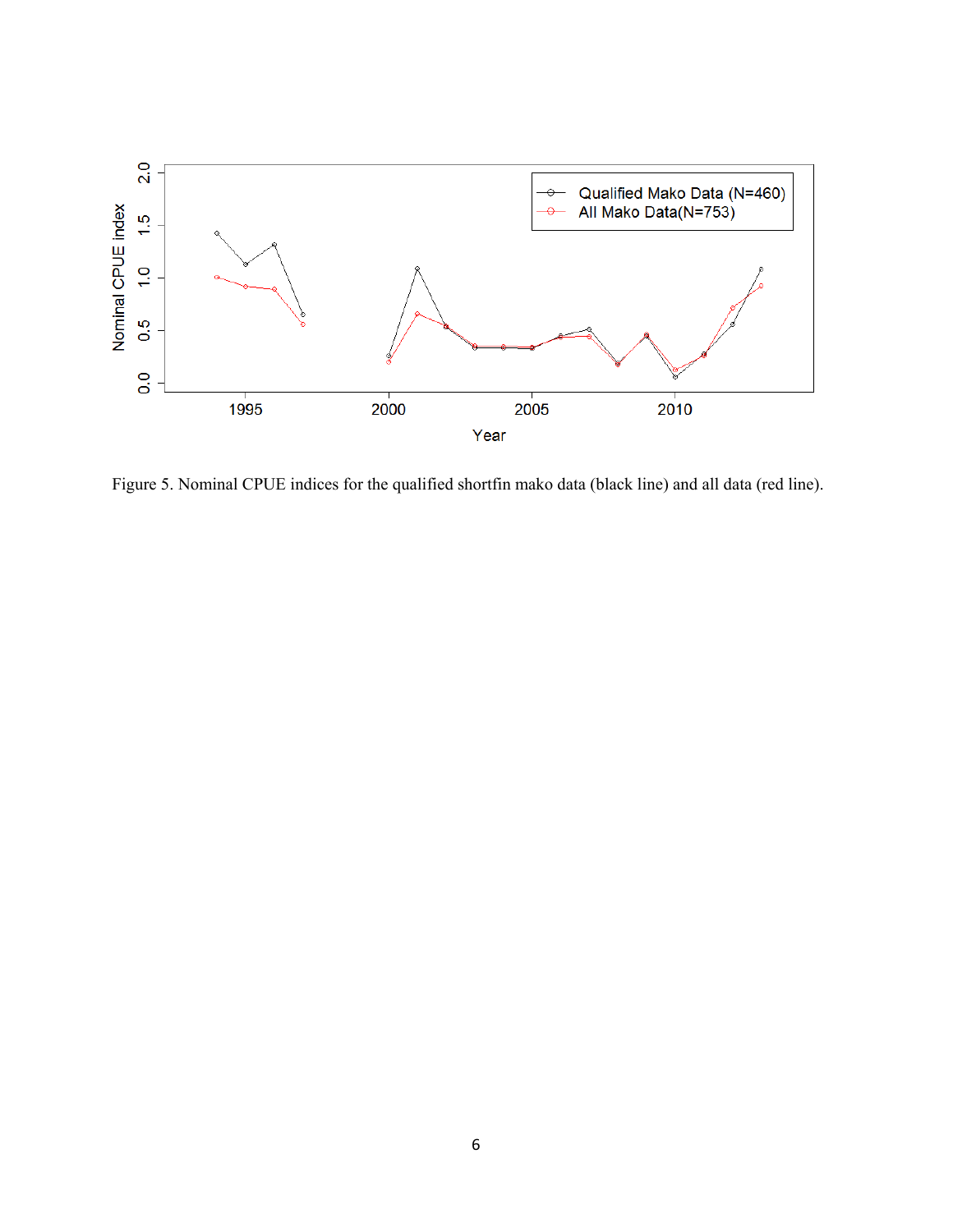| Year | <b>Standardized CPUE</b>     |                                        |                              |                                        |
|------|------------------------------|----------------------------------------|------------------------------|----------------------------------------|
|      | <b>Oualified Data</b>        | <b>Oualified Data</b>                  | All Data                     | All Data                               |
|      | logCPUE~<br>Year+Temperature | logCPUE~<br>Year+Temperature<br>+Block | logCPUE~<br>Year+Temperature | logCPUE~<br>Year+Temperature<br>+Block |
| 1994 | 2.330878                     | 2.328370                               | 1.861996                     | 1.873582                               |
| 1995 | 1.894073                     | 1.880685                               | 1.809163                     | 1.716197                               |
| 1996 | 1.872472                     | 1.884065                               | 1.558007                     | 1.527362                               |
| 1997 | 1.475156                     | 1.474594                               | 1.409517                     | 1.320421                               |
| 2000 | 1.212430                     | 1.215461                               | 1.256757                     | 1.223580                               |
| 2001 | 1.885563                     | 1.874654                               | 1.627826                     | 1.694054                               |
| 2002 | 1.639449                     | 1.607449                               | 1.677107                     | 1.577438                               |
| 2003 | 1.530745                     | 1.513283                               | 1.541515                     | 1.479383                               |
| 2004 | 1.468109                     | 1.448338                               | 1.446404                     | 1.387406                               |
| 2005 | 1.518467                     | 1.499810                               | 1.510877                     | 1.445682                               |
| 2006 | 1.480198                     | 1.476088                               | 1.442724                     | 1.361898                               |
| 2007 | 1.425407                     | 1.426151                               | 1.432536                     | 1.354971                               |
| 2008 | 1.228564                     | 1.225490                               | 1.208388                     | 1.135673                               |
| 2009 | 1.294748                     | 1.307387                               | 1.290789                     | 1.221156                               |
| 2010 | 1.186476                     | 1.178212                               | 1.237289                     | 1.119448                               |
| 2011 | 1.318653                     | 1.315671                               | 1.301491                     | 1.251933                               |
| 2012 | 1.656233                     | 1.644082                               | 1.745538                     | 1.655653                               |
| 2013 | 1.822779                     | 1.833259                               | 1.697545                     | 1.713263                               |

Table 1. Standardized CPUE for juvenile shortfin mako shark based on a GLM model from 1994 to 2013.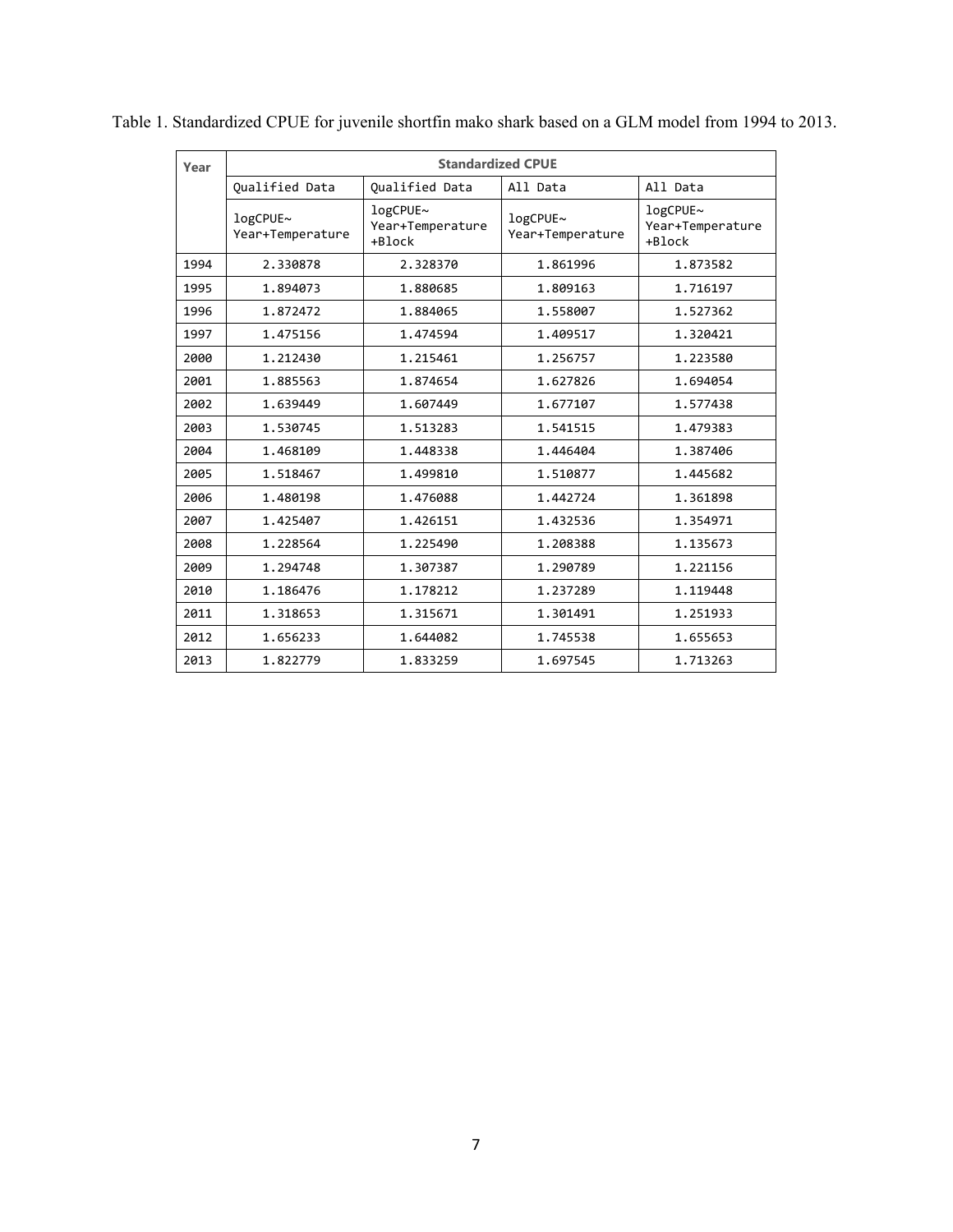Appendix 1. GLM results summary for Figure 3 - CPUE standardization with year, temperature and block effect based on the qualified data ( $n = 460$ ).

Call:  $glm($  formula = mako.model, family = gaussian, data = mako.data.select) Deviance Residuals: Min 10 Median 30 Max<br>1.16988 1971 -0.20307 -0.04253 0.14617 1.16988  $-0.20307$ Coefficients: Estimate Std. Error t value Pr(>|t|) (Intercept) -0.59044 0.34362 -1.718 0.086478 . year.f1995 -0.21353 0.17293 -1.235 0.217588 ỹear. f1996 -0. 21174 0. 17387 -1. 218 0. 223997<br>vear. f1997 -0. 45679 0. 17678 -2. 584 0. 010106 year.f1997 -0.45679 0.17678 -2.584 0.010106 \*<br>year.f2000 -0.65005 0.17106 -3.800 0.000166 \*\*\* year.f2000 -0.65005 0.17106 -3.800 0.000166<br>year.f2001 -0.21674 0.17115 -1.266 0.206082 year.f2001 -0.21674 0.17115 -1.266 0.206082<br>year.f2002 -0.37052 0.17268 -2.146 0.032468<br>year.f2003 -0.43089 0.17324 -2.487 0.013261 -0.37052 0.17268 -2.146 0.032468<br>-0.43089 0.17324 -2.487 0.013261 year.f2003 -0.43089 0.17324 -2.487 0.013261 \* year. f2004 -0. 47475 - 0. 17169 -2. 765 0. 005941<br>year. f2005 -0. 43983 - 0. 17617 -2. 497 0. 012921 year.f2005 -0.43983 0.17617 -2.497 0.012921 \*<br>year.f2006 -0.45577 0.17132 -2.660 0.008106 \*\* year.f2006 -0.45577 0.17132 -2.660 0.008106 \*\* year.f2007 -0.49019 0.17025 -2.879 0.004191 \*\*<br>year.f2008 -0.64183 0.17063 -3.762 0.000193 \*\*\* year.f2008 -0.64183 0.17063 -3.762 0.000193 \*\*\*<br>year.f2009 -0.57714 0.17134 -3.368 0.000826 \*\*\* year.f2009 -0.57714 0.17134 -3.368 0.000826<br>year.f2010 -0.68117 0.17153 -3.971 8.42e-05 0.17153 -3.971 8.42e-05 \*\*\*<br>0.17088 -3.340 0.000911 \*\*\* year.f2011 -0.57082 0.17088 -3.340 0.000911<br>year.f2012 -0.34799 0.17177 -2.026 0.043402 year.f2012 -0.34799 0.17177 -2.026 0.043402 \* year.f2013 -0.23907 0.17022 -1.404 0.160914 Temperature 0.06795 0.01540 4.412 1.30e-05<br>block.f723 0.02627 0.05926 0.443 0.657719 block.f723 0.02627 0.05926 0.443 0.657719 block.f742 -0.02414 0.05932 -0.407 0.684255<br>block.f805 0.16652 0.05968 2.790 0.005507 \*\* block.f805 0.16652 0.05968 2.790 0.005507<br>block.f828 0.09954 0.05747 1.732 0.083989 block.f828 0.09954 0.05747 1.732 0.083989 . block.f846 0.03972 0.05886 0.675 0.500179 2.487 0.013282 \* --- Signif. codes: 0 '\*\*\*' 0.001 '\*\*' 0.01 '\*' 0.05 '.' 0.1 ' ' 1

(Dispersion parameter for gaussian family taken to be 0.1007074)

 Null deviance: 62.225 on 444 degrees of freedom Residual deviance: 42.297 (15 observations deleted due to missingness) AIC: 267.61

Number of Fisher Scoring iterations: 2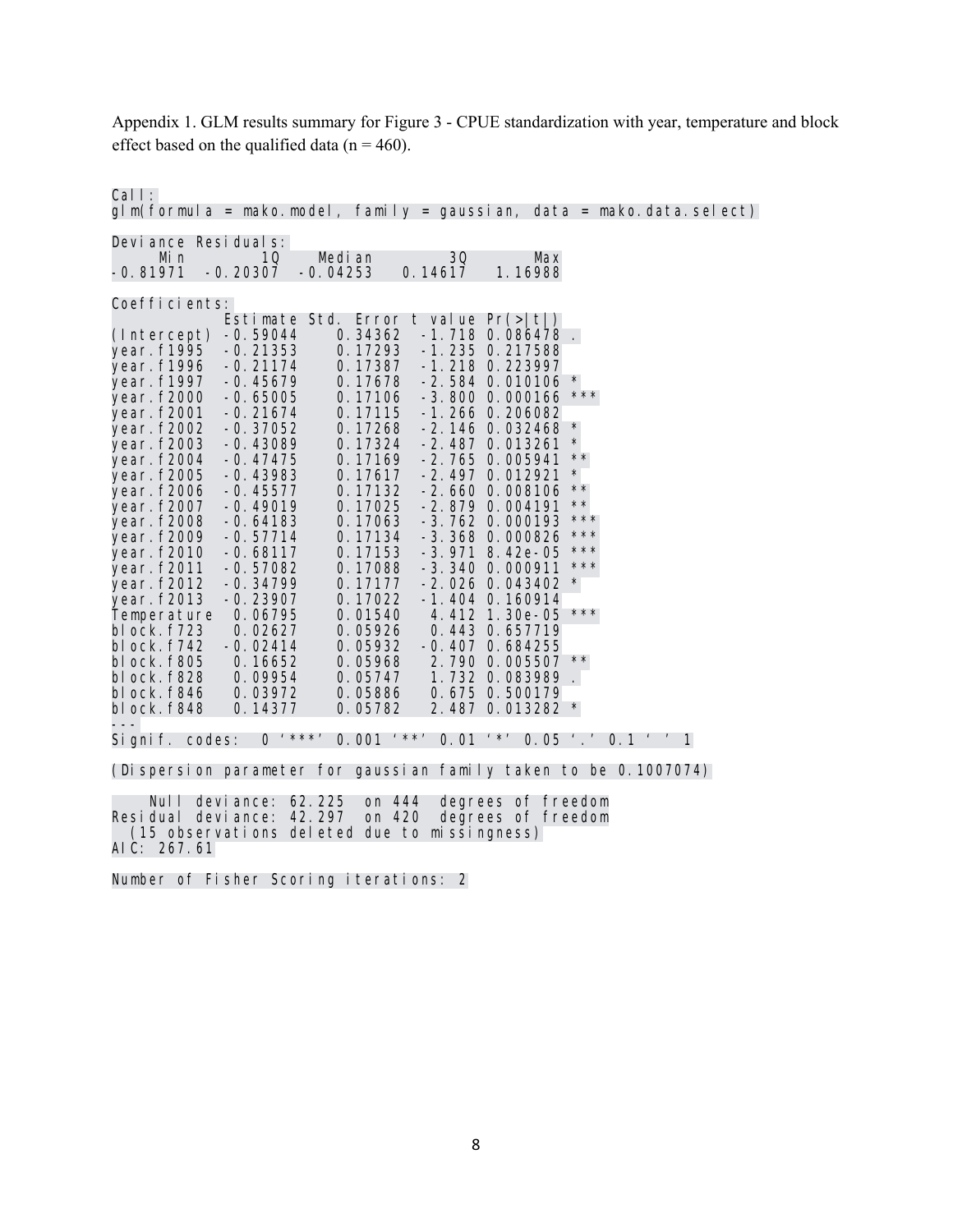Appendix 2. GLM results summary for Figure 3 - CPUE standardization with year and temperature effect for survey sets  $(n = 460)$ .

Call:

glm(formula = mako.model, family = gaussian, data = mako.data) Deviance Residuals: Min 10 Median 30 Max<br>1.2395 -0.2149 -0.0457 0.1582 1.2395  $-0.2149$ Coefficients: Estimate Std. Error t value Pr(>|t|) (Intercept) -0.66245 0.34285<br>year.f1995 -0.20752 0.17535 year.f1995 -0.20752 0.17535 -1.183 0.237301<br>year.f1996 -0.21899 0.17591 -1.245 0.213870 .<br>year. f1996 -0. 21899 0. 17591 -1. 245 0. 213870<br>year. f1997 -0. 45748 0. 17927 -2. 552 0. 011062 year.f1997 -0.45748 0.17927 -2.552 0.011062 \*<br>year.f2000 -0.65362 0.17333 -3.771 0.000186 \*\*\* year.f2000 -0.65362 0.17333 -3.771 0.000186<br>year.f2001 -0.21202 0.17365 -1.221 0.222780 year.f2001 -0.21202 0.17365 -1.221 0.222780 year.f2002 -0.35188 0.17530 -2.007 0.045344<br>year.f2003 -0.42049 0.17584 -2.391 0.017223<br>year.f2004 -0.46227 0.17425 -2.653 0.008278 -0.42049 0.17584 -2.391 0.017223 \*<br>-0.46227 0.17425 -2.653 0.008278 \*\* year.f2004 -0.46227 0.17425 -2.653 0.008278<br>year.f2005 -0.42854 0.17883 -2.396 0.016990<br>year.f2006 -0.45407 0.17378 -2.613 0.009294 -0.42854 0.17883 -2.396 0.016990<br>-0.45407 0.17378 -2.613 0.009294 year.f2006 -0.45407 0.17378 -2.613 0.009294 \*\*<br>year.f2007 -0.49179 0.17265 -2.848 0.004606 \*\* year.f2007 -0.49179 0.17265 -2.848 0.004606<br>year.f2008 -0.64040 0.17311 -3.699 0.000244 year.f2008 -0.64040 0.17311 -3.699 0.000244 \*\*\*<br>year.f2009 -0.58793 0.17325 -3.394 0.000755 \*\*\* year.f2009 -0.58793 0.17325 -3.394 0.000755 \*\*\*<br>year.f2010 -0.67526 0.17412 -3.878 0.000122 \*\*\* year.f2010 -0.67526 0.17412 -3.878 0.000122 \*\*\*<br>year.f2011 -0.56963 0.17330 -3.287 0.001097 \*\* vear.f2010 -0.56963 0.17330 -3.287 0.001097 \*\*<br>-0.34170 0.17434 -1.960 0.050647 year.f2012 -0.34170 0.17434 -1.960 0.050647<br>year.f2013 -0.24588 0.17242 -1.426 0.154581 year.f2013 -0.24588 0.17242 -1.426 0.154581 5.044 6.76e-07  $***$ Signif. codes: Signif. codes: 0 '\*\*\*' 0.001 '\*\*' 0.01 '\*' 0.05 '.' 0.1 ' ' 1 (Dispersion parameter for gaussian family taken to be 0.104037) Null deviance: 62.225 on 444 degrees of freedom Residual deviance: 44.320

Number of Fisher Scoring iterations: 2

AIC: 276.4

(15 observations deleted due to missingness)